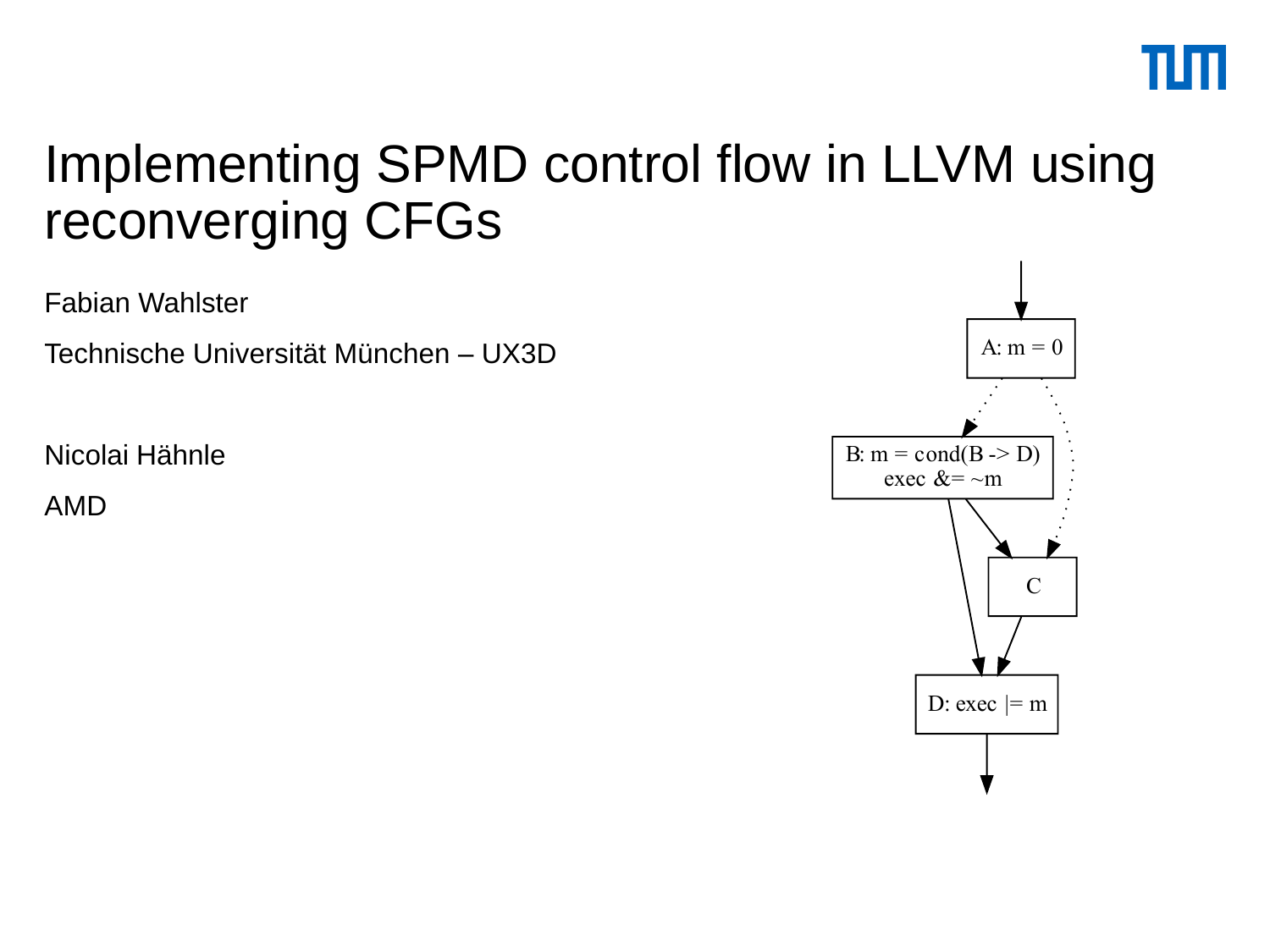## Divergence on wide SIMD



Fabian Wahlster | Vectorising Divergent Control-Flow for SIMD Applications 2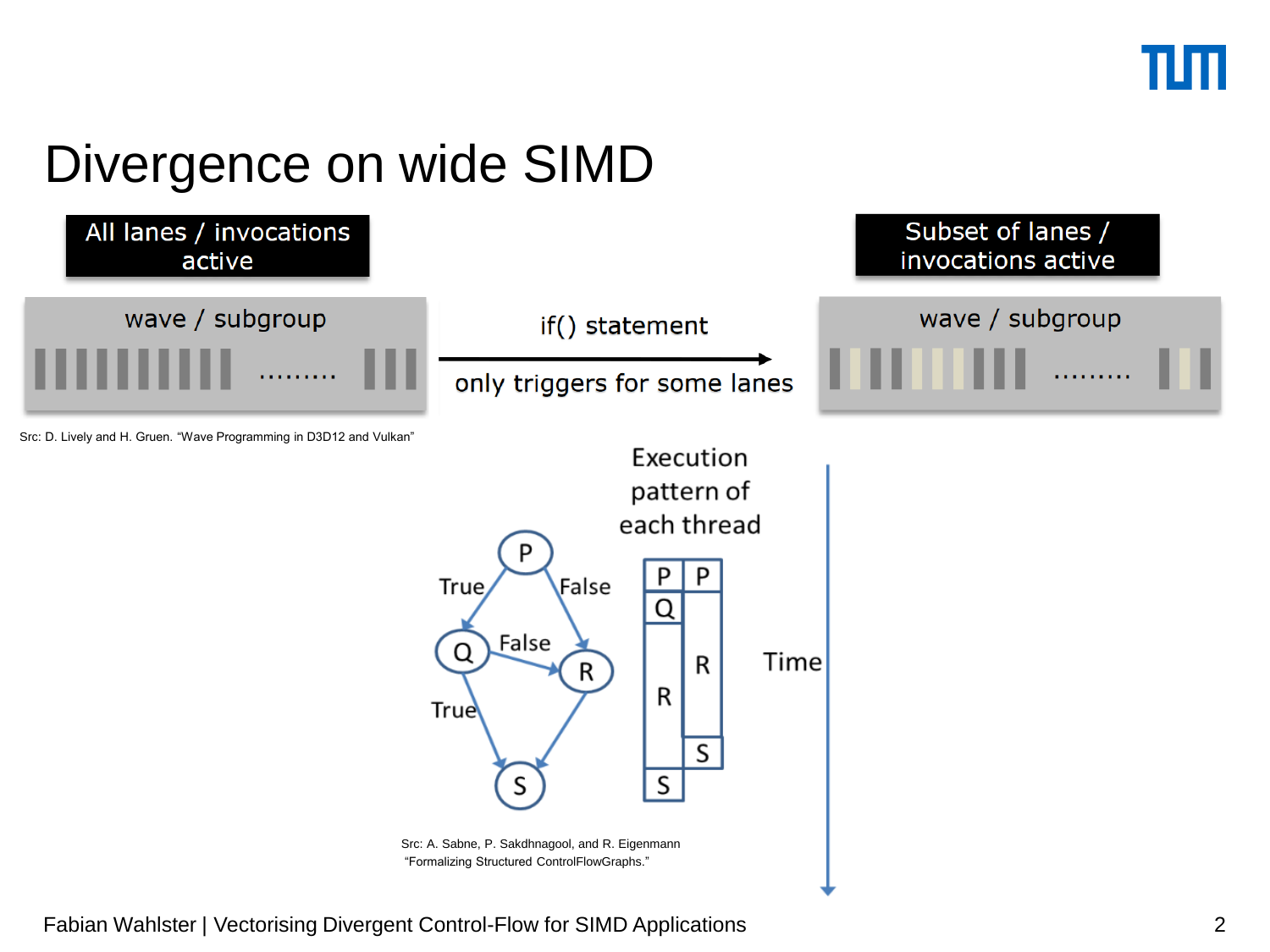#### Converting thread-level code to wave-level ISA

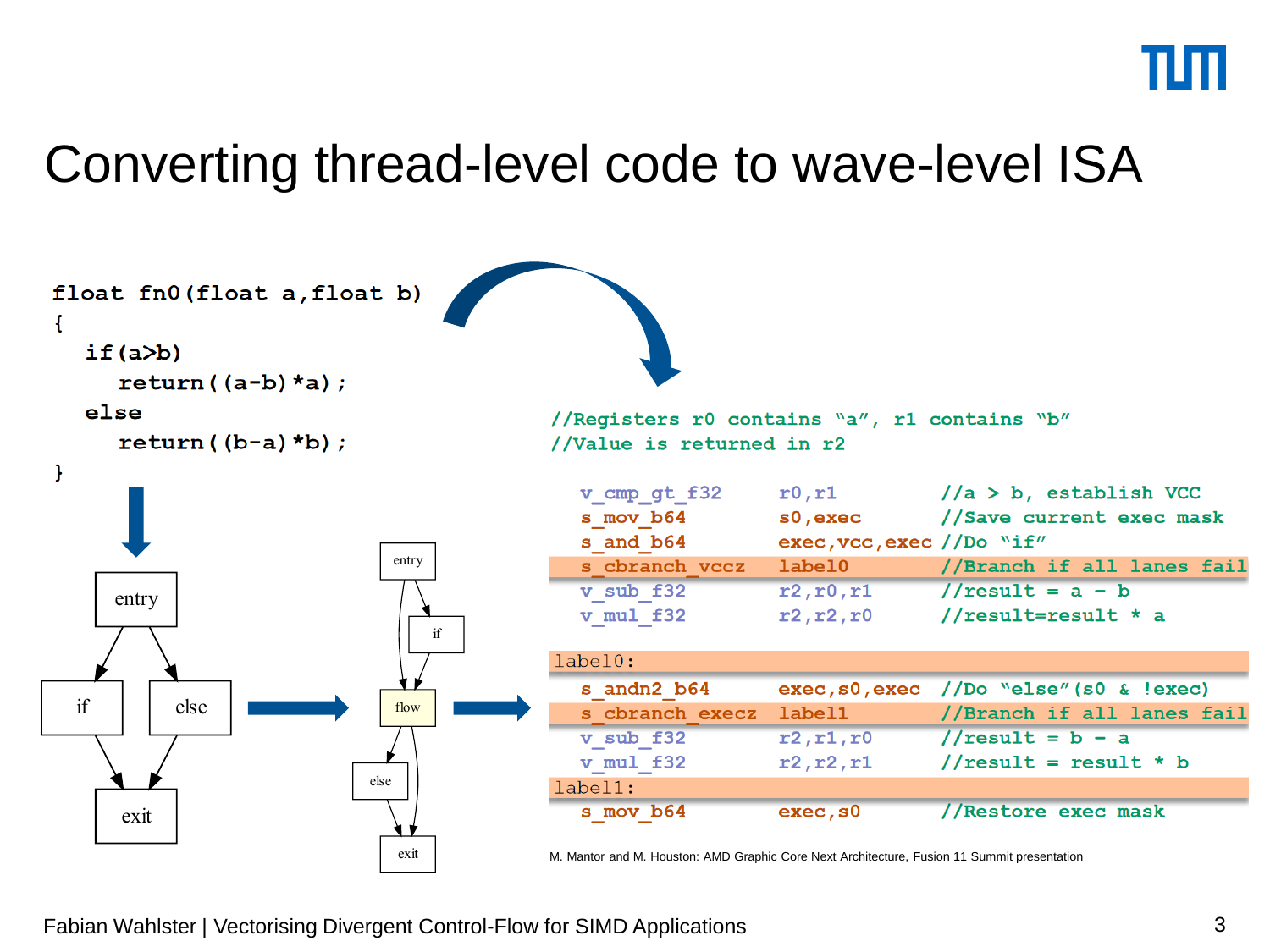

## Structurization in LLVM



Fabian Wahlster | Vectorising Divergent Control-Flow for SIMD Applications 4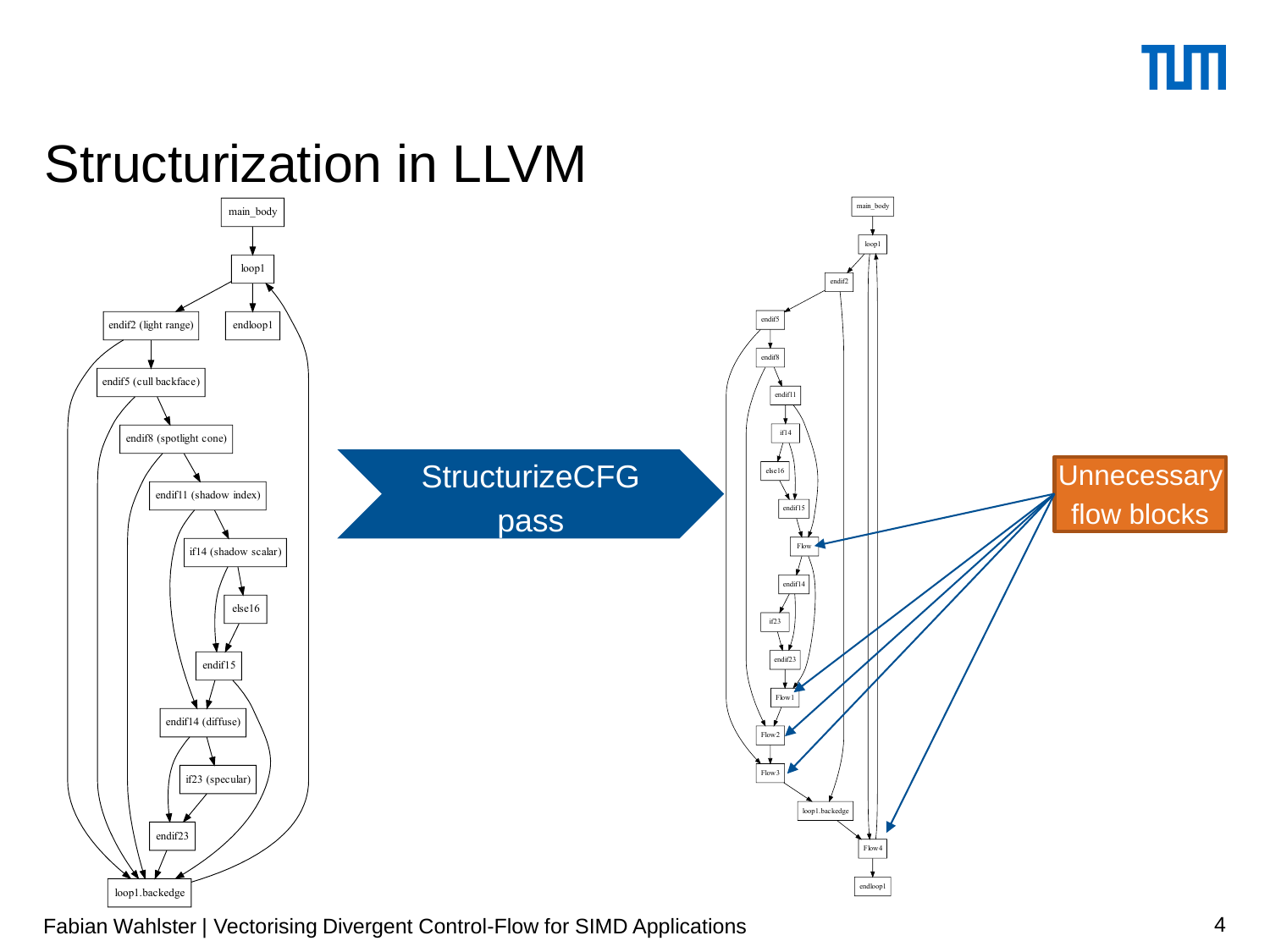# Reconverging CFGs

Definition:

- Every non-uniform terminator B (conditional branch) has exactly two successors
- One of which post-dominates B

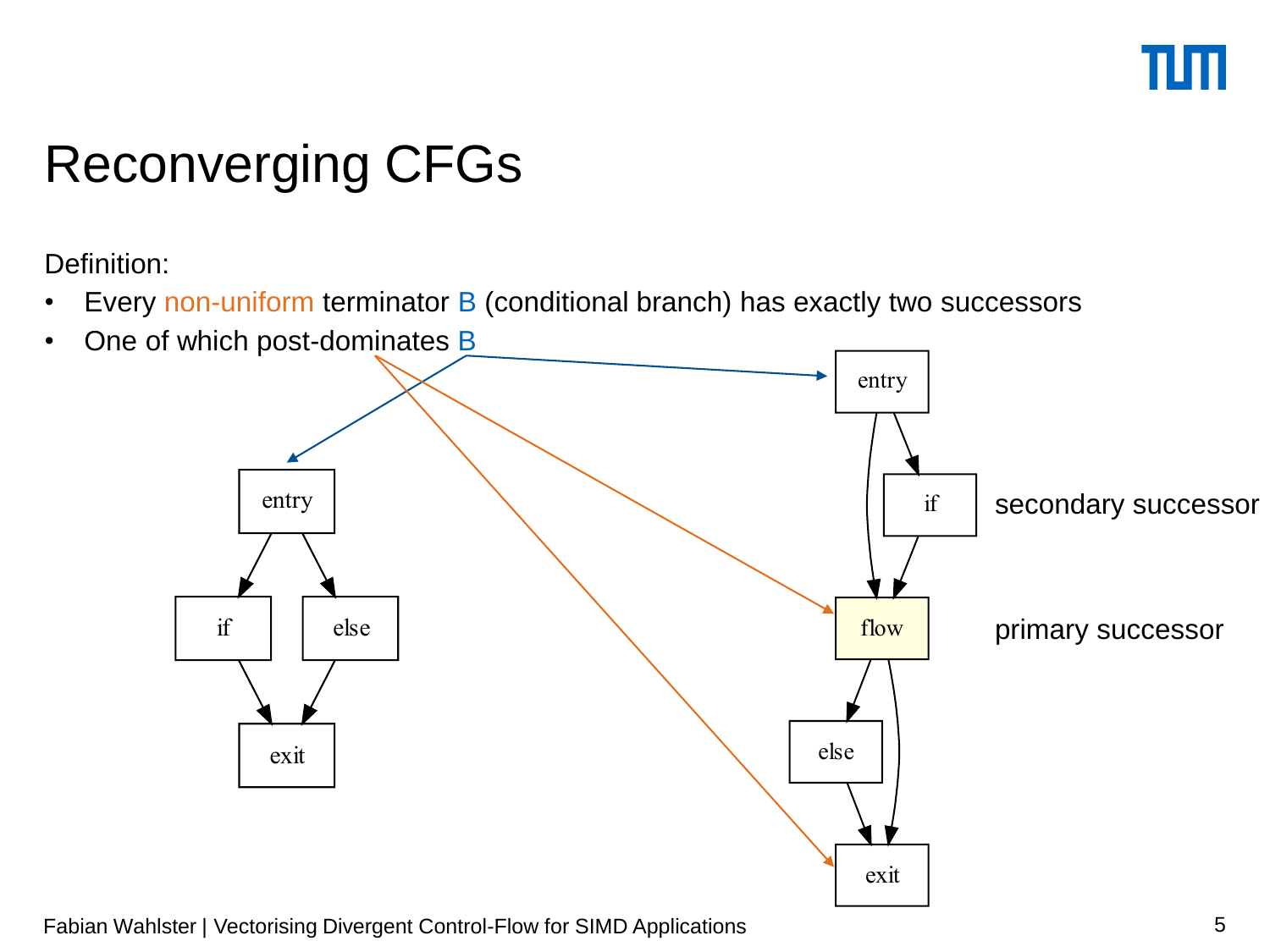# Lowering Reconverging CFGs

For each conditional non-uniform node N:

- Virtual register *m* holds re-join mask for basic block N
- Subtract *m* from the exec register to direct control flow to secondary successor
- Add *m* the exec register at the beginning of the primary successor to re-join divergent threads
- *m* must be correctly initialized to avoid unrelated data being merged into the execution mask

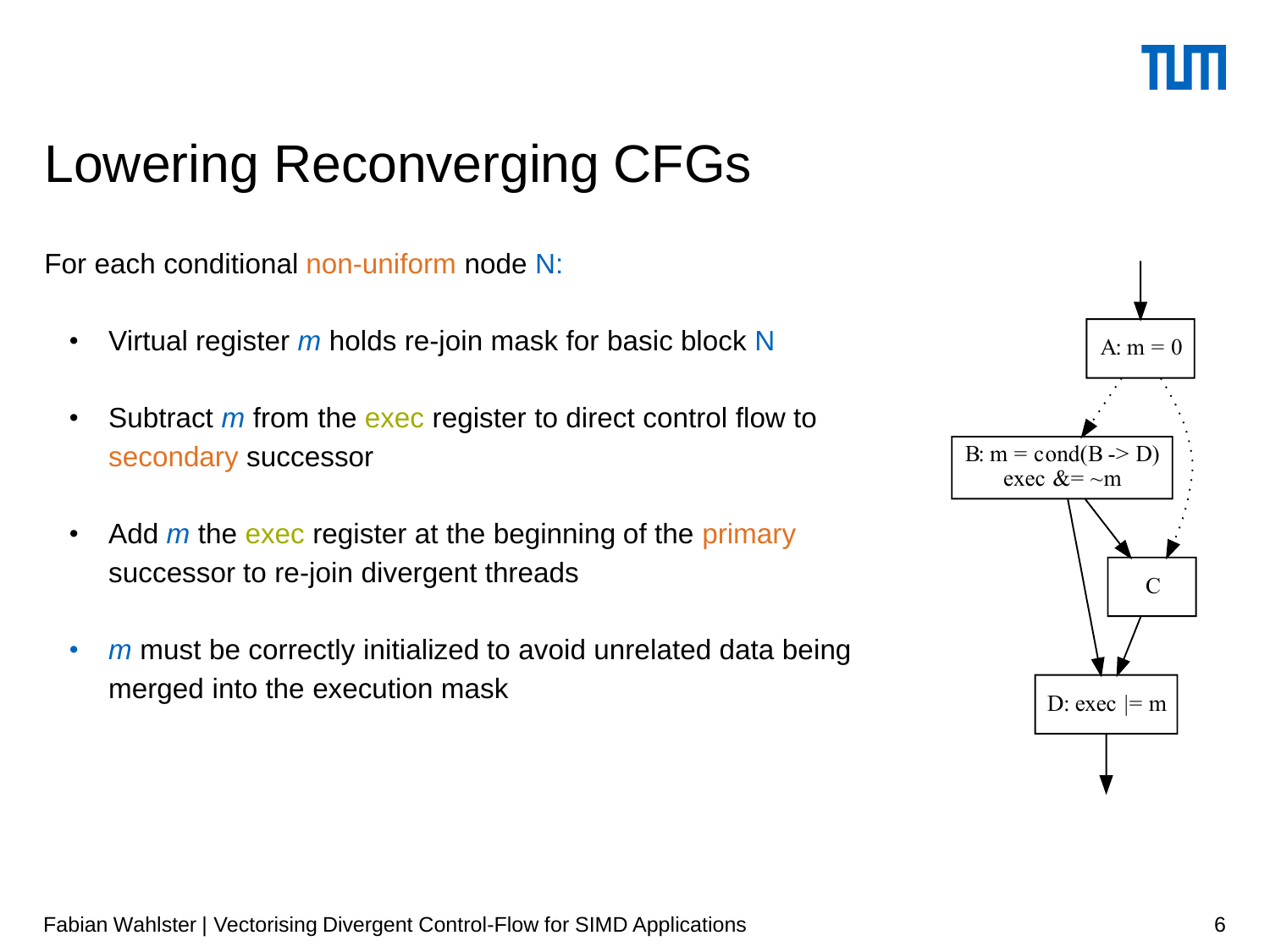

#### Transforming to reconverging control flow

Approach:

• Maintain *open tree* OT structure containing unprocessed *open* edges to reroute control flow towards the exit node by inserting new *flow* blocks

Ordering:

- Compute basic block ordering in which to process input CFG
- Ordering is based on traversal of the input CFG
- Any ordering is viable as long as the exit node comes last
- Quality of reconverging CFG depends on the input ordering

#### OpenTree OT

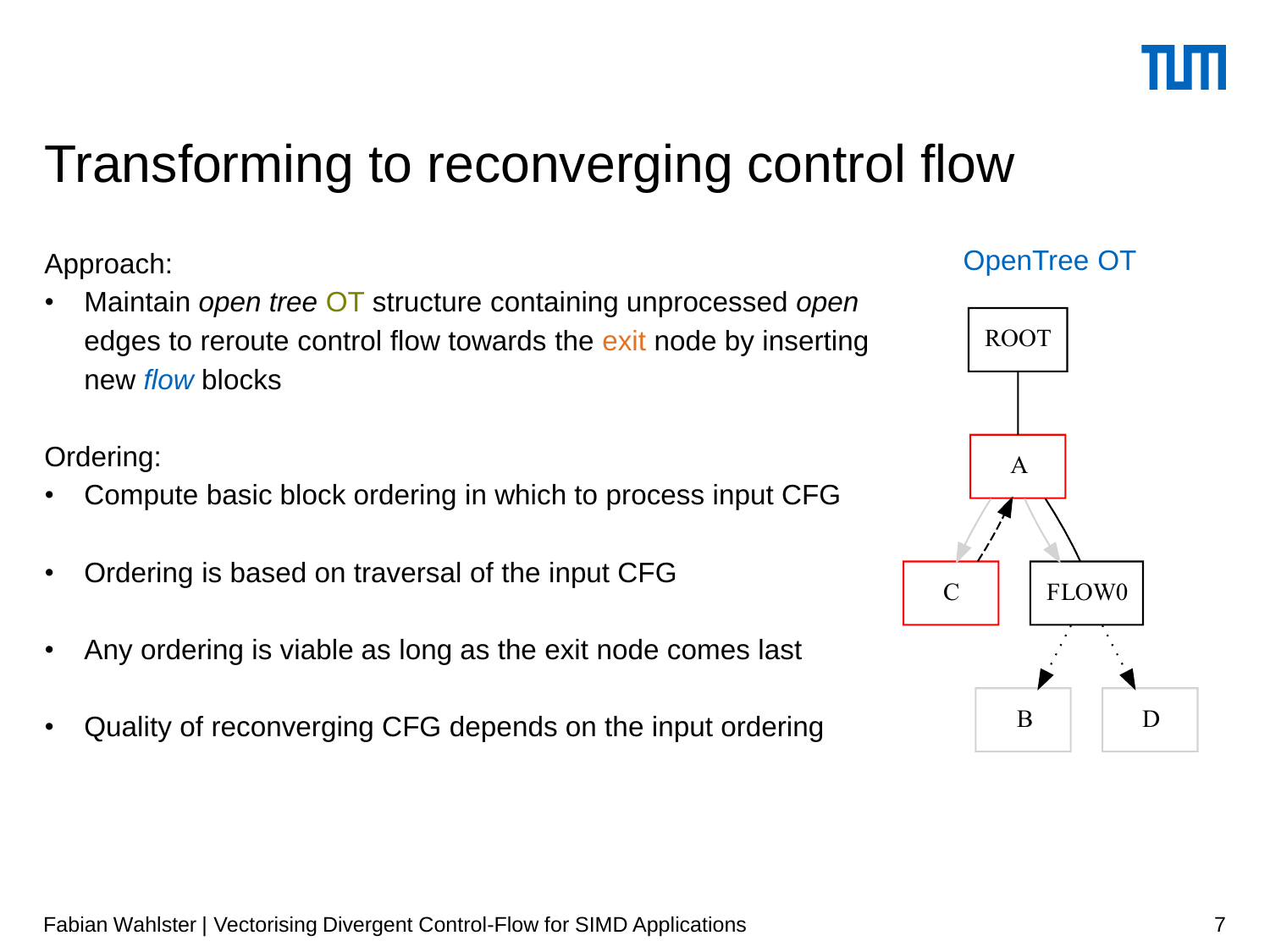## Open Tree Structure

Processing nodes:

- Nodes of the OT have sets of open *Incoming* and *Outgoing* edges that need to be processed
- An outgoing edge (A, B) is closed if A has already been visited when B is being processed
- A node can be closed if both sets are emptied by processing
- Closed nodes are removed from the OT and their child nodes moved to its parent
- Divergent nodes are called *armed* if one of the outgoing edges has already been closed

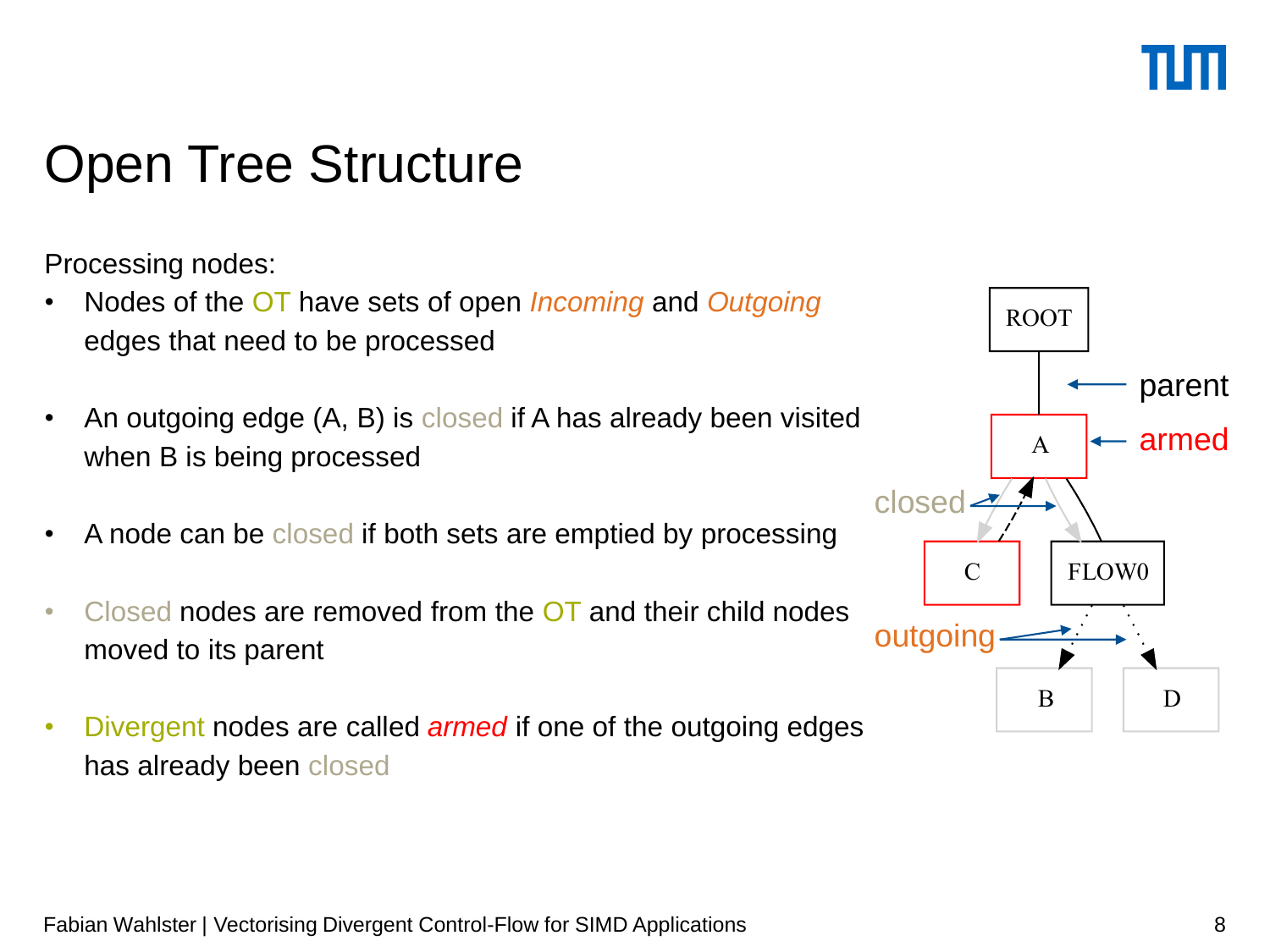#### Transforming to reconverging control flow

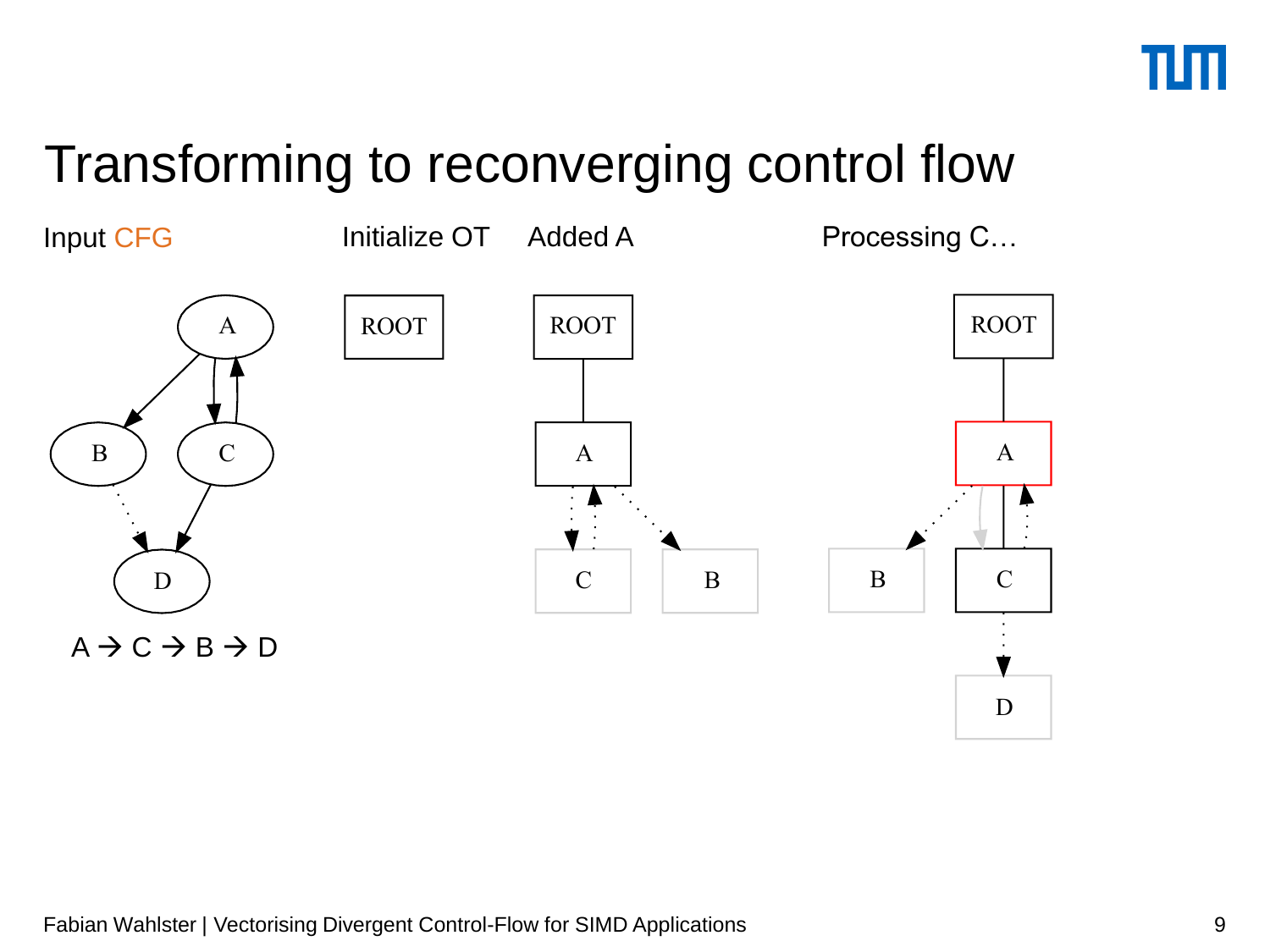

#### Transforming to reconverging control flow

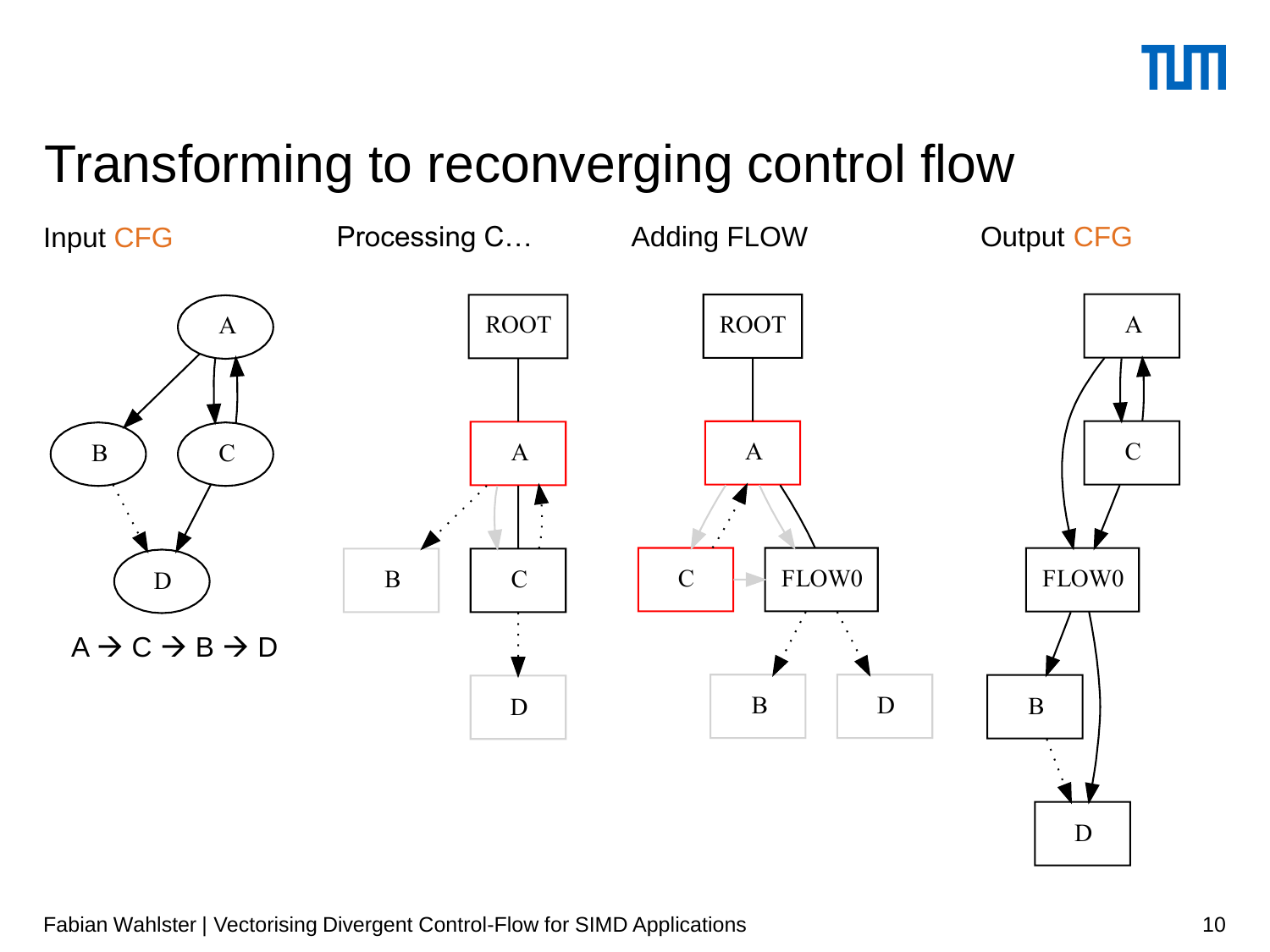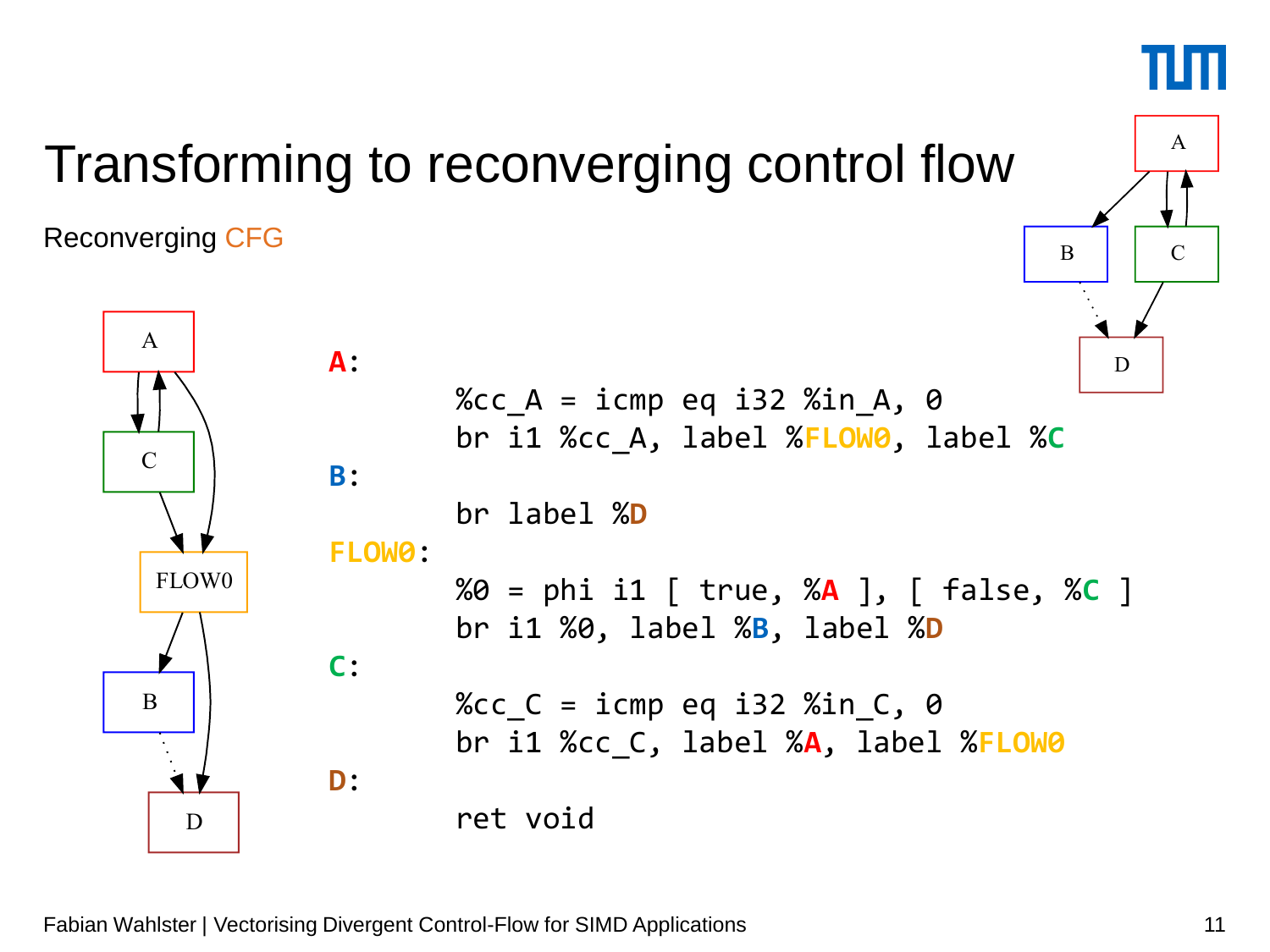# Input Ordering Exit Condition

Input CFG

Depth First:



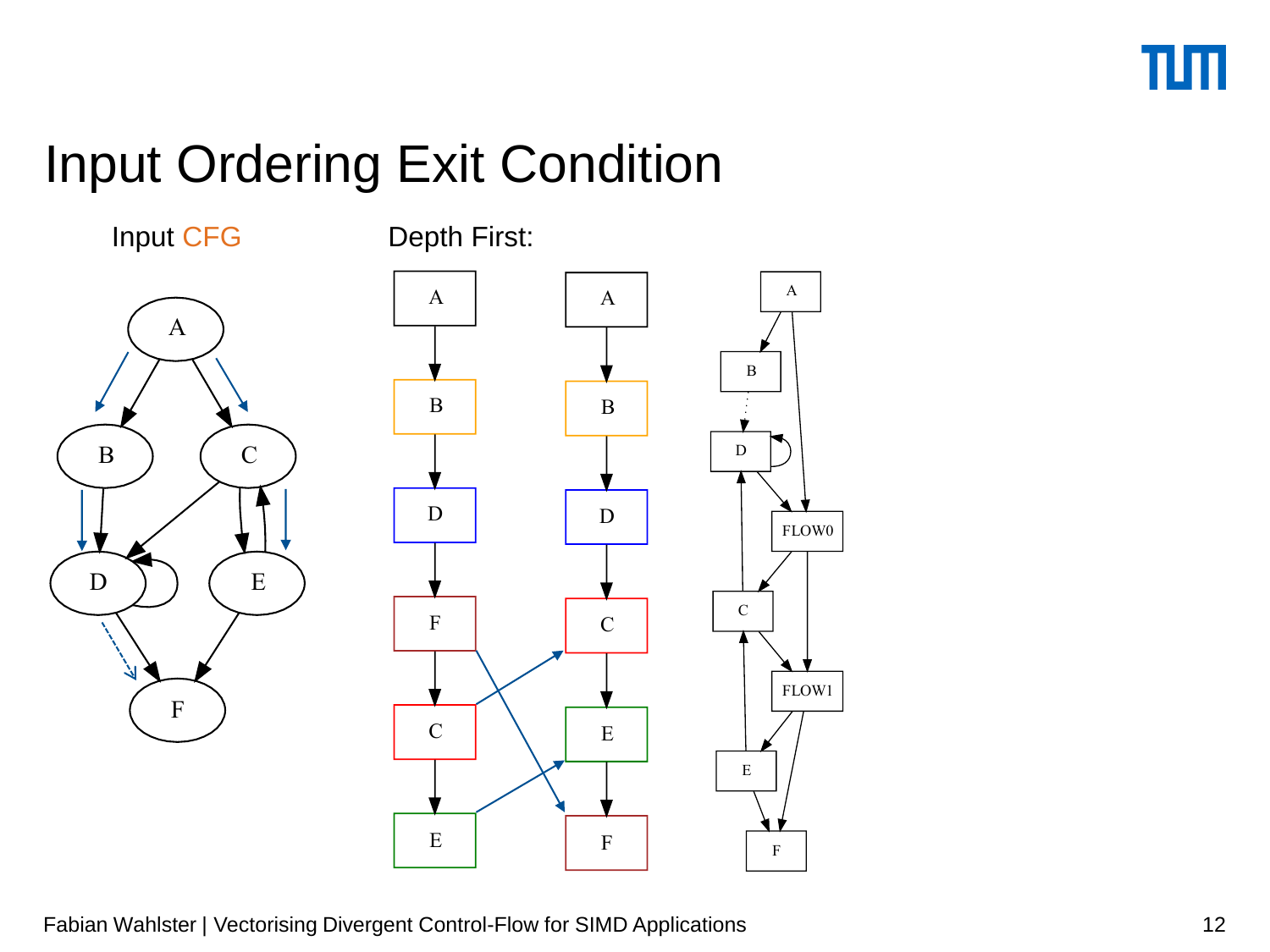

# Input Ordering Comparison

#### Depth First: